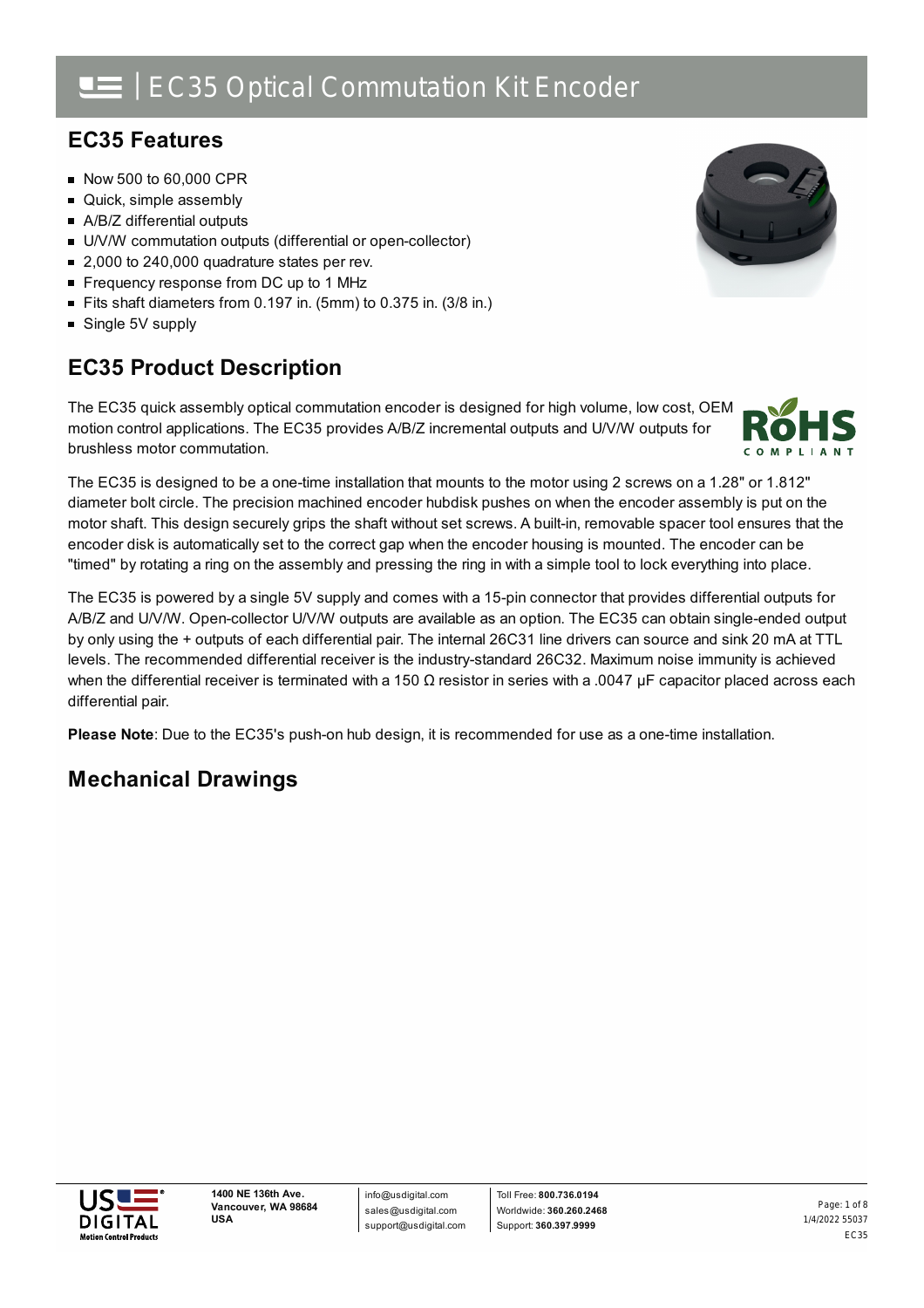## EC35 Optical Commutation Kit Encoder



## **Specifications**

#### **ENVIRONMENTAL**

| <b>PARAMETER</b>                       | <b>PARAMETER</b> | <b>UNITS</b> |
|----------------------------------------|------------------|--------------|
| <b>Operating Temperature</b>           | $-20$ to 105     | С            |
| Vibration, 10Hz to 2kHz, sinusoidal    | 20               | G            |
| Shock, 6 millisecond, half-sine        | 75               | G            |
| Electrostatic Discharge, IEC 61000-4-2 | ±12              | kV           |



info@usdigital.com sales@usdigital.com support@usdigital.com

Toll Free: **800.736.0194** Worldwide: **360.260.2468** Support: **360.397.9999**

1/4/2022 55037 EC35 Page: 2 of 8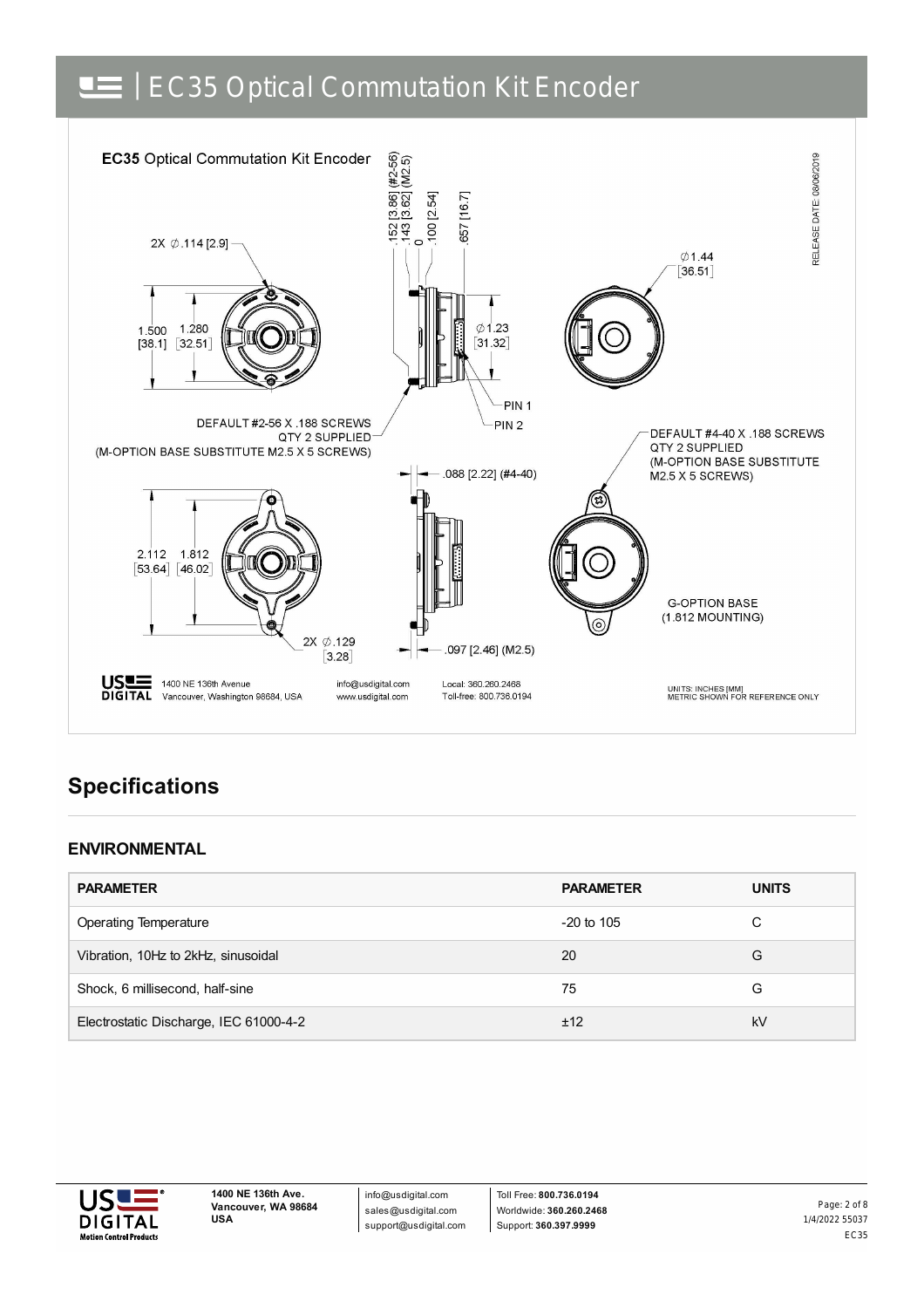# **EDE | EC35 Optical Commutation Kit Encoder**

#### **MECHANICAL**

| <b>PARAMETER</b>                                                    | <b>VALUE</b>                    | <b>UNITS</b>                                                                                                                              |
|---------------------------------------------------------------------|---------------------------------|-------------------------------------------------------------------------------------------------------------------------------------------|
| Max. Shaft Axial Play                                               | ±0.003                          | in.                                                                                                                                       |
| Max. Shaft Runout                                                   | 0.001 T.I.R.                    | in.                                                                                                                                       |
| Max. Acceleration                                                   | 250000                          | rad/sec <sup>2</sup>                                                                                                                      |
| Maximum RPM, CPR ≤<br>2500<br>e.x. CPR = 2500, max.<br>$rpm = 9600$ | $((24 \times 10^{6})$ /<br>CPR) | <b>RPM</b>                                                                                                                                |
| Maximum RPM, CPR =<br>4000                                          | 12000                           | <b>RPM</b>                                                                                                                                |
| Maximum RPM, CPR =<br>5000                                          | 9600                            | <b>RPM</b>                                                                                                                                |
| Maximum RPM, CPR =<br>10000                                         | 6000                            | <b>RPM</b>                                                                                                                                |
| Maximum RPM, CPR =<br>20000                                         | 3000                            | <b>RPM</b>                                                                                                                                |
| Maximum RPM, CPR =<br>40000                                         | 1440                            | <b>RPM</b>                                                                                                                                |
| Maximum RPM, CPR =<br>60000                                         | 960                             | <b>RPM</b>                                                                                                                                |
| Codewheel Moment of<br>Inertia                                      | 6.48 x $10^{-5}$                | $oz-in-s2$                                                                                                                                |
| Required Shaft Length                                               | $0.500$ to<br>0.565             | in.                                                                                                                                       |
| <b>Mounting Screw Torque</b>                                        | $2 - 3$                         | in-lbs                                                                                                                                    |
| Technical Bulletin TB1001 - Shaft and<br><b>Bore Tolerances</b>     |                                 | Download (https://www.usdigital.com/support/resources/reference/technical-docs/technical-<br>bulletins/shaft-and-bore-tolerances-tb1001/) |



info@usdigital.com sales@usdigital.com support@usdigital.com

Toll Free: **800.736.0194** Worldwide: **360.260.2468** Support: **360.397.9999**

1/4/2022 55037 EC35 Page: 3 of 8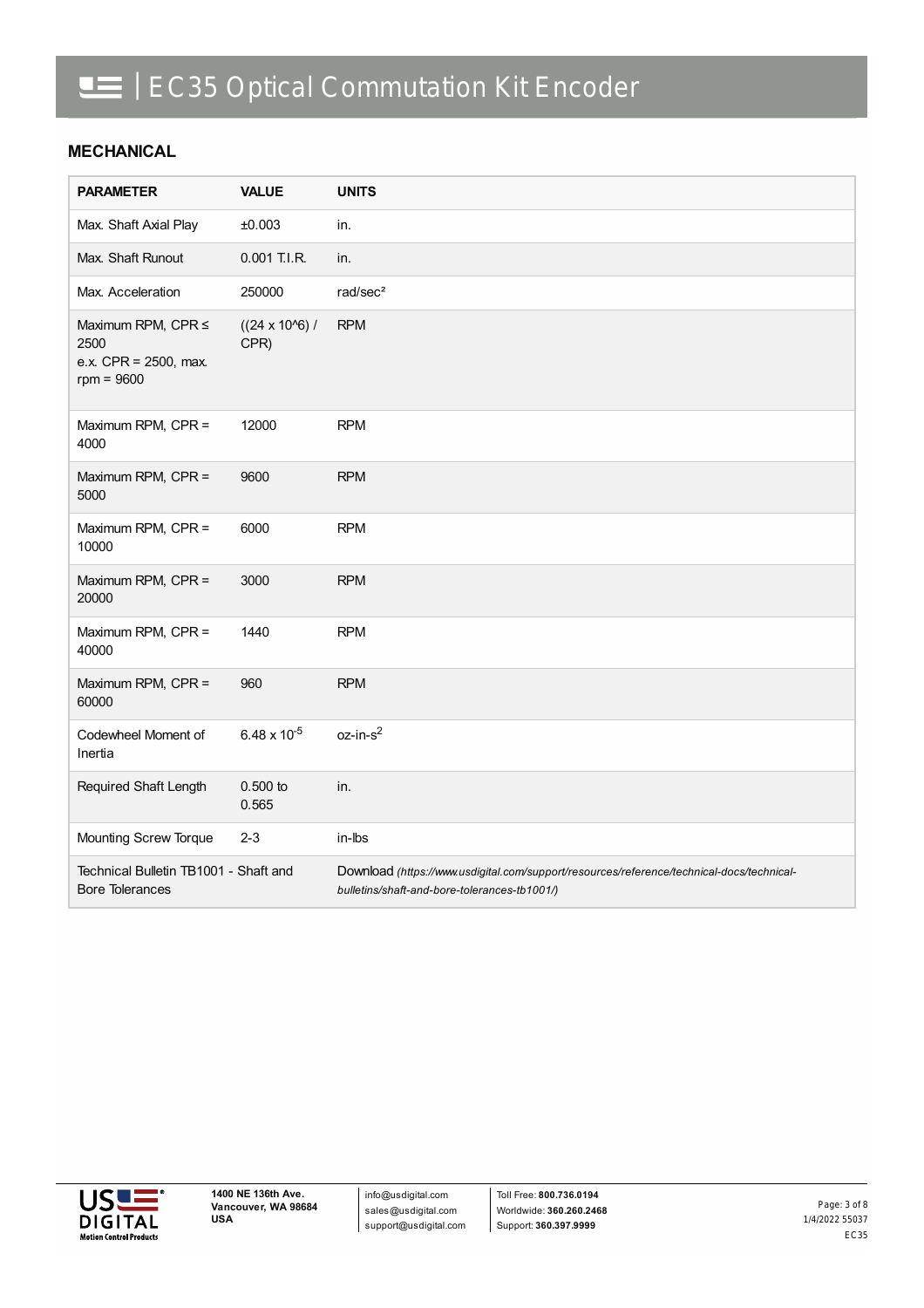#### **ELECTRICAL**

| <b>SPECIFICATIONS</b>                                   | MIN. | TYP.     | MAX.         | <b>UNITS</b> | <b>NOTES</b>                          |
|---------------------------------------------------------|------|----------|--------------|--------------|---------------------------------------|
| Supply Current<br>$CPR \leq 2500$<br>CPR > 2500         |      | 13<br>37 | 17<br>44     | mA           | no output load, max. frequency output |
| Supply Voltage                                          | 4.5  | 5.0      | 5.5          | $\vee$       |                                       |
| Differential High Level Output                          | 2.5  | 3.5      |              | V            | $I_{\text{oh}}$ = -8 mA               |
| Differential Low Level Output                           |      |          | 0.5          | V            | $I_{ol}$ = 8 mA                       |
| Differential Rise/Fall Time                             |      | 100      |              | ns           |                                       |
| Open collector pullup voltage                           |      |          | 30           | V            | $Iload = 100 mA$                      |
| Open collector "on" resistance                          |      | 0.2      |              | ohm          | $I_{load}$ = 100 mA                   |
| Frequency Response,<br>$CPR \leq 2,500$                 |      |          | 400          | kHz          |                                       |
| Frequency Response,<br>$CPR = 4,000$ & 5000             |      |          | 800          | kHz          |                                       |
| Frequency Response,<br>$CPR = 10,000$                   |      |          | $\mathbf{1}$ | <b>MHz</b>   |                                       |
| Frequency Response,<br>$CPR = 20,000 / 40,000 / 60,000$ |      |          | 960          | kHz          |                                       |

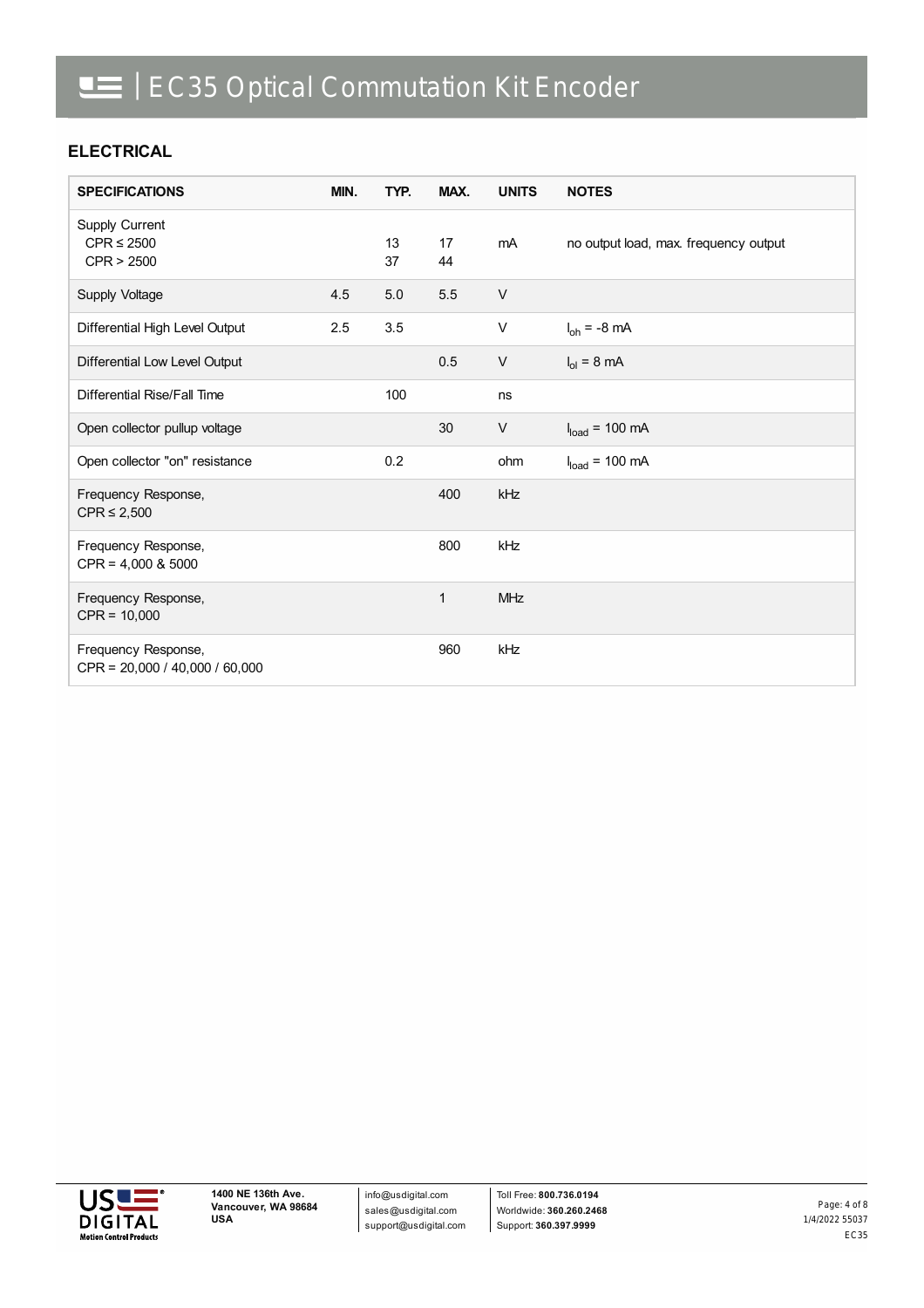## | EC35 Optical Commutation Kit Encoder

#### **INCREMENTAL OUTPUT TIMING**



| <b>PARAMETER</b>    | MIN. | TYP. | MAX. | <b>UNITS</b> |
|---------------------|------|------|------|--------------|
| Symmetry, S1, S2    | 108  | 180  | 252  | elec. deg.   |
| Quadrature Delay, Q | 45   | 90   | 135  | elec. deg.   |
| Index Width, W      | 45   | 90   | 135  | elec. deg.   |

A leads B for CCW shaft rotation, and B leads A for CW rotation viewed from the top side of the encoder.

#### **ACCESSORIES**

#### Screws:

#### **Part #: SCREW-256-188-SH**

Description: Socket Head Cap, #2-56 UNC x 3/16" Use: Base Mounting Quantity Required: 2 Screws are included

#### **Part #: SCREW-M25-5MM-PH**

Description: Pan Head, Phillips M2.5 x 0.45 x 5mm Use: Base Mounting Quantity Required: 2

#### **Part #: SCREW-M25-5MM-BH**

Description: Button Head Cap, M2.5 x 0.45 x 5mm Use: Base Mounting Quantity Required: 2 Screws are included



info@usdigital.com sales@usdigital.com support@usdigital.com

Toll Free: **800.736.0194** Worldwide: **360.260.2468** Support: **360.397.9999**

1/4/2022 55037 EC35 Page: 5 of 8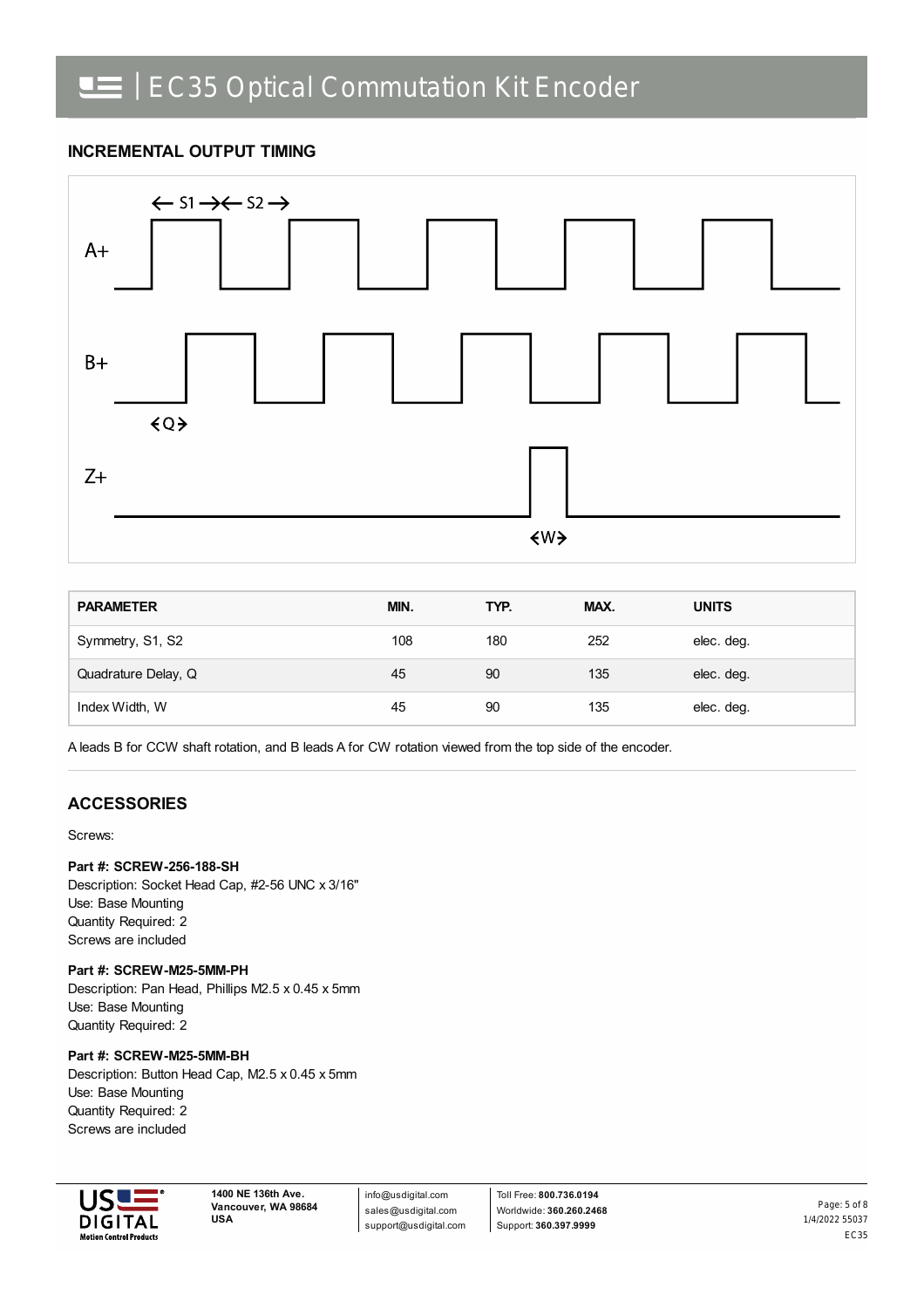#### **COMMUTATION OUTPUT TIMING**

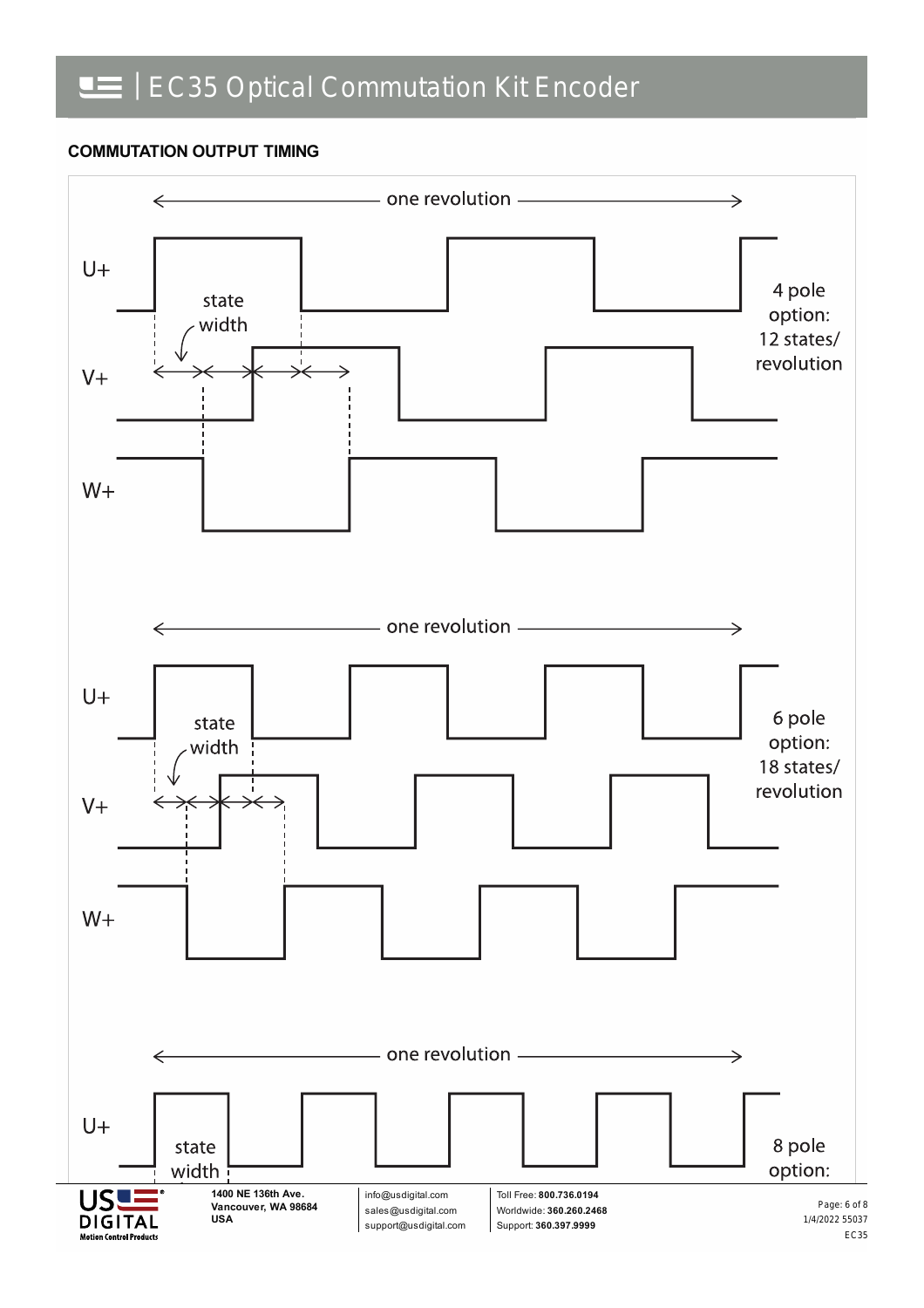# EC35 Optical Commutation Kit Encoder



| <b>PARAMETER</b>     | MIN. | TYP. | MAX. | <b>UNITS</b> |
|----------------------|------|------|------|--------------|
| State width, 4 pole  | 27   | 30   | 33   | angular deg. |
| State width, 6 pole  | 17   | 20   | 23   | angular deg. |
| State width, 8 pole  | 12   | 15   | 18   | angular deg. |
| State width, 10 pole | 9    | 12   | 15   | angular deg. |
| State width, 12 pole |      | 10   | 13   | angular deg. |



info@usdigital.com sales@usdigital.com support@usdigital.com

Toll Free: **800.736.0194** Worldwide: **360.260.2468** Support: **360.397.9999**

1/4/2022 55037 EC35 Page: 7 of 8